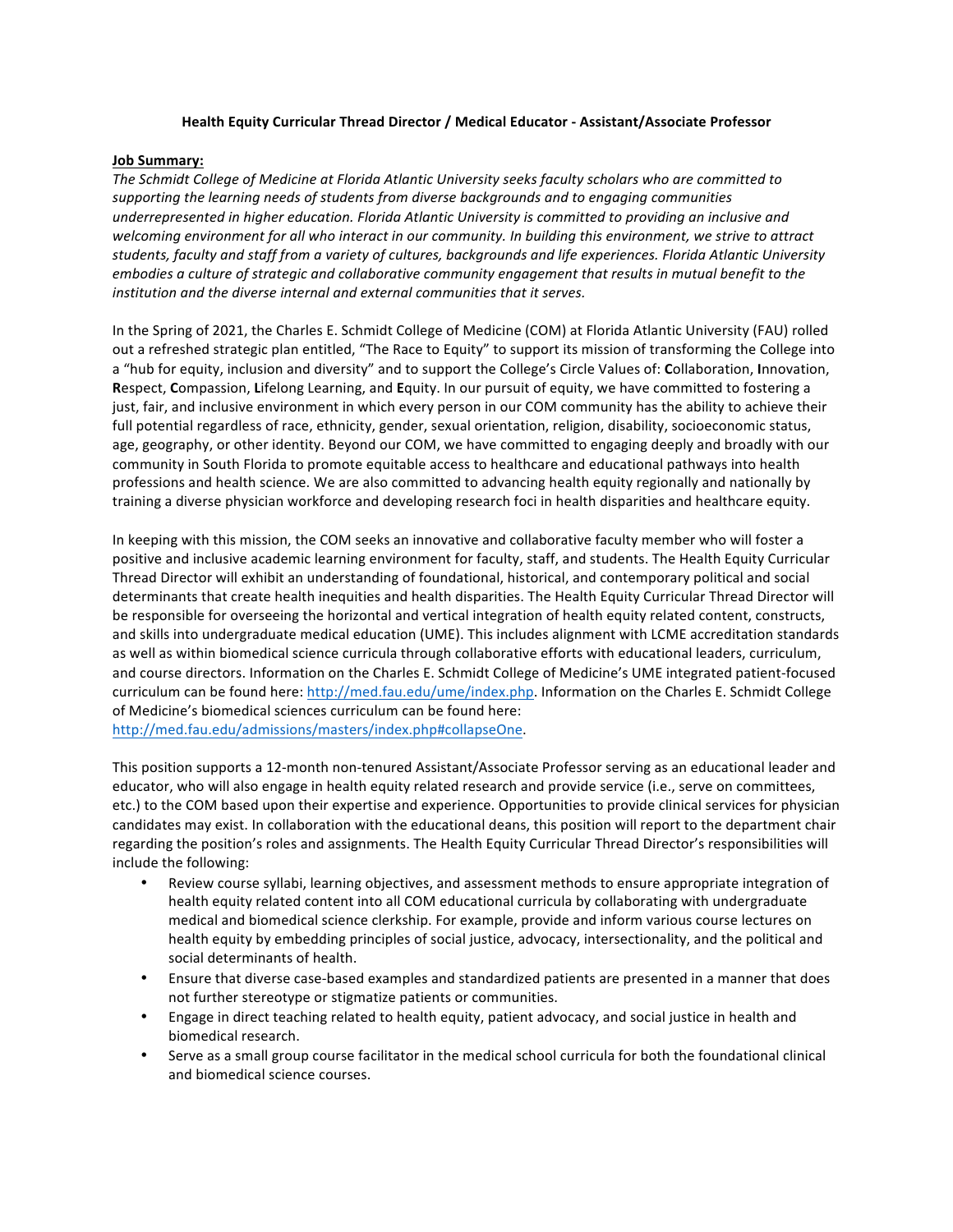- Provide course facilitator and faculty development trainings to equip faculty with appropriate skills to deliver health equity related content.
- Partner with COM researchers, faculty, and learners to build a shared understanding of approaches into the ethical conduct of research to achieve health equity and improve health outcomes for all.
- Support and collaborate with faculty and student researchers, research programs and projects that directly address the elimination of health inequities.
- Serve on COM and University committees as assigned.
- Advise and mentor medical students, residents, fellows, and graduate students.
- Engage in health equity scholarship and obtain funded research grants related to health equity in medical education, biomedical research, community engagement, or clinical practice.
- Participate in service activities at the department, college, university, professional and community levels.
- Engage in clinical activity (if clinician). The percentage of time assigned to clinical service will be determined by the Senior Associate Dean for Medical Education and Chief Diversity Officer in collaboration with the Dean and Department Chair.

## **Minimum Qualification:**

Doctoral degree (MD., DO., Ph.D., EdD., DrPH, DSW, etc.) from an accredited institution and credentials that merit appointment at the rank of assistant professor or higher required.

If applicable, a Florida medical license or eligibility for Florida licensure and board certification in applicant's specialty preferred.

Demonstrate experience teaching courses and integrating concepts related to health disparities and/or healthcare inequities into UME, GME and/or biomedical science curricula in a medical school, higher education health professions training setting or a biomedical graduate program preferred.

Knowledgeable regarding structural and systemic factors related to historical and contemporary political and social determinants of health, and intersectionality preferred.

Track record of research and scholarly products (i.e., journal articles, book chapters, grant-funded projects, etc.) in health inequities, healthcare equity, or pedagogical approaches that inform and address these matters is preferred.

Significant teaching experience documented by peer and learner evaluations and/or educational training/teaching awards is required.

Possess a high level of professionalism, integrity, independence, and dependability.

Experience working directly with people from diverse racial, ethnic, and socioeconomic backgrounds. Demonstrate skill in understanding of cultural differences.

Demonstrate a commitment to diversity, equity, and inclusion.

All applicants must apply electronically to the currently posted position Health Equity Curricular Thread Director  $/$ Medical Educator - Assistant/Associate Professor on the Office of Human Resources' career website (https://fau.edu/jobs) by completing the required online employment application and submitting the related documents. When completing the online application, please upload all required documentation noted here: (1) cover letter indicating interest in the position highlighting the qualities, skills, or strengths you would bring to the position. Including statements of your commitment to social justice, diversity, equity, and inclusion and your philosophy on how health equity should be integrated into undergraduate medical education and graduate education curricula in biomedical sciences, (2) curriculum vitae.